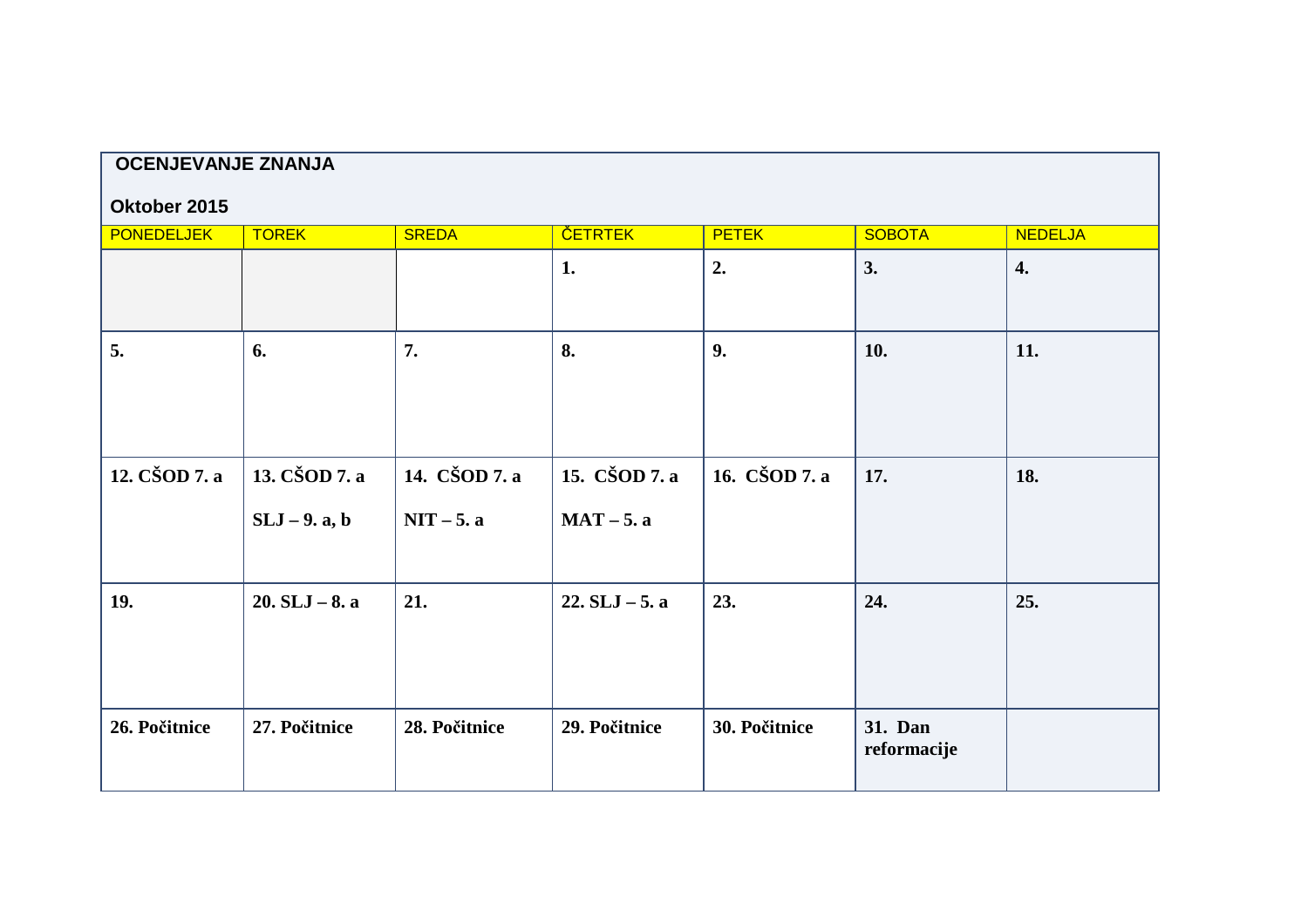## **OCENJEVANJE ZNANJA**

### **November 2015**

| <b>PONEDELJEK</b> | <b>TOREK</b>                     | <b>SREDA</b>       | <b>ČETRTEK</b>     | <b>PETEK</b>                     | <b>SOBOTA</b> | <b>NEDELJA</b> |
|-------------------|----------------------------------|--------------------|--------------------|----------------------------------|---------------|----------------|
| 2.                | 3.                               | 4.                 | $5. DRU - 5. a$    | 6. $SLJ - 7$ . a, 8.b            | 7.            | 8.             |
| $9. MAT - 6.a, b$ | 10. MAT $-7. a$                  | 11.                | 12.                | 13. $ZGO - 7. a$                 | 14.           | <b>15.</b>     |
| 16. $TJA - 7. a$  | 17. $FIZ - 9. a, b$              | 18. MAT $-$ 8.a, b | 19. TJA $-6. a, J$ | $20. TJA - 9. a, b$              | 21.           | 22.            |
| $23. BIO - 8. b$  | $24. MAT - 9. a,$<br>$\mathbf b$ | 25.                | $26. ZGO - 8. a$   | $27. ZGO - 8. b$<br>$NAR - 7. a$ | 28.           | 29.            |
| 30. $ZGO - 9. b$  |                                  |                    |                    |                                  |               |                |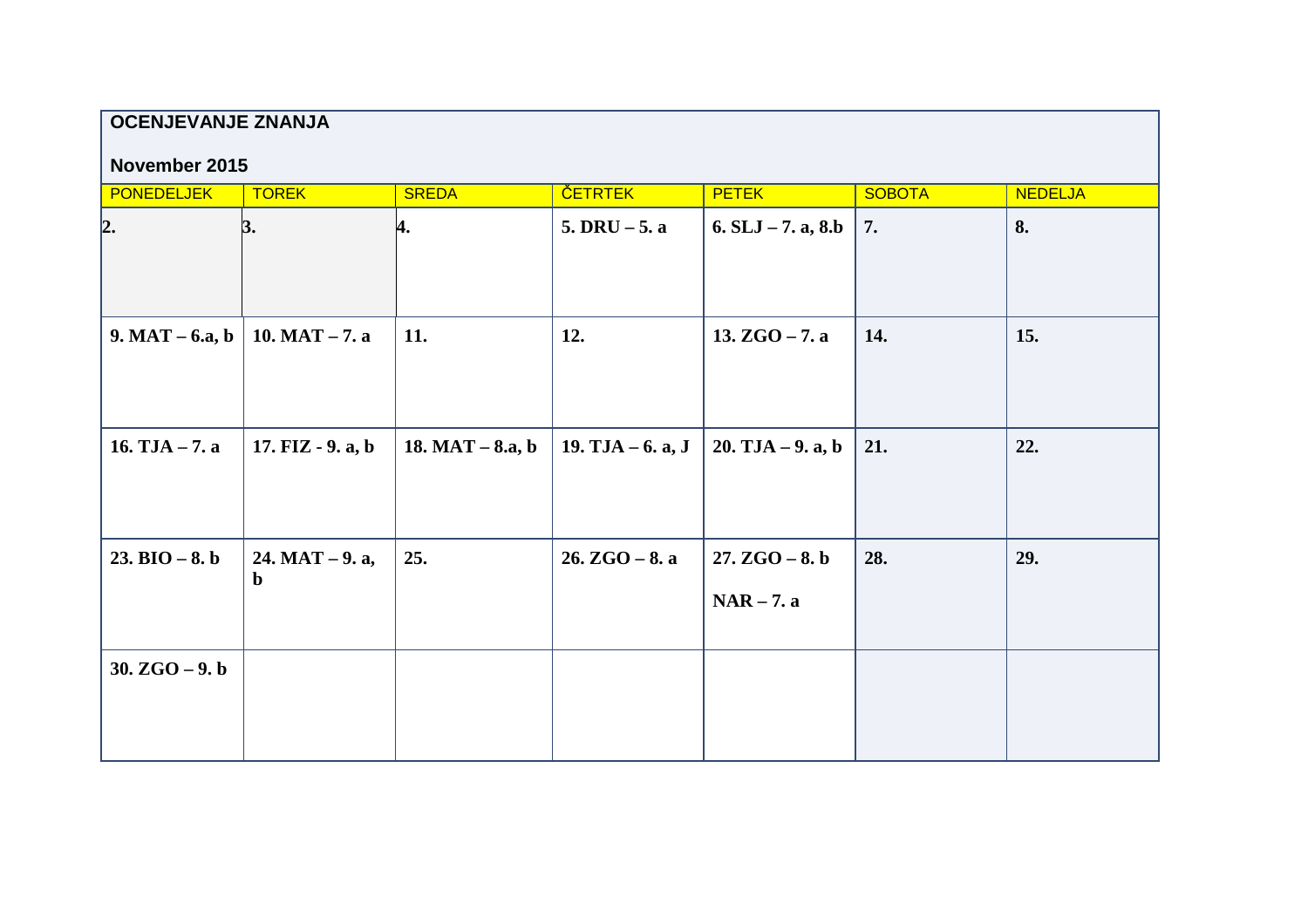# **OCENJEVANJE ZNANJA**

#### **December 2015**

| <b>PONEDELJEK</b>       | <b>TOREK</b>            | <b>SREDA</b>            | <b>ČETRTEK</b>          | <b>PETEK</b>                                        | <b>SOBOTA</b>                            | <b>NEDELJA</b> |
|-------------------------|-------------------------|-------------------------|-------------------------|-----------------------------------------------------|------------------------------------------|----------------|
|                         | $1. ZGO - 9. a$         | 2.                      | 3.                      | $4. SLJ - 9. b$                                     | 5.                                       | 6.             |
| 7.                      | 8.                      | $9. SLJ - 7. a$         | 10.                     | 11. $SLJ - 8. b$<br>$BIO - 8. a$<br>$NE2 - 9.$ a, b | 12.                                      | 13.            |
| 14. $GEO - 7.$ a        | 15. BIO $-9$ . a, b     | 16. $TJA - 8$ . a, b    | $17. MAT - 5. a$        | 18. $GEO - 9. b$                                    | 19.                                      | 20.            |
| 21.                     | 22.                     | 23.                     | 24.                     | 25. Božič                                           | 26. Dan<br>samostojnosti in<br>enotnosti | 27.            |
| 28.<br><b>POČITNICE</b> | 29.<br><b>POČITNICE</b> | 30.<br><b>POČITNICE</b> | 31.<br><b>POČITNICE</b> |                                                     |                                          |                |